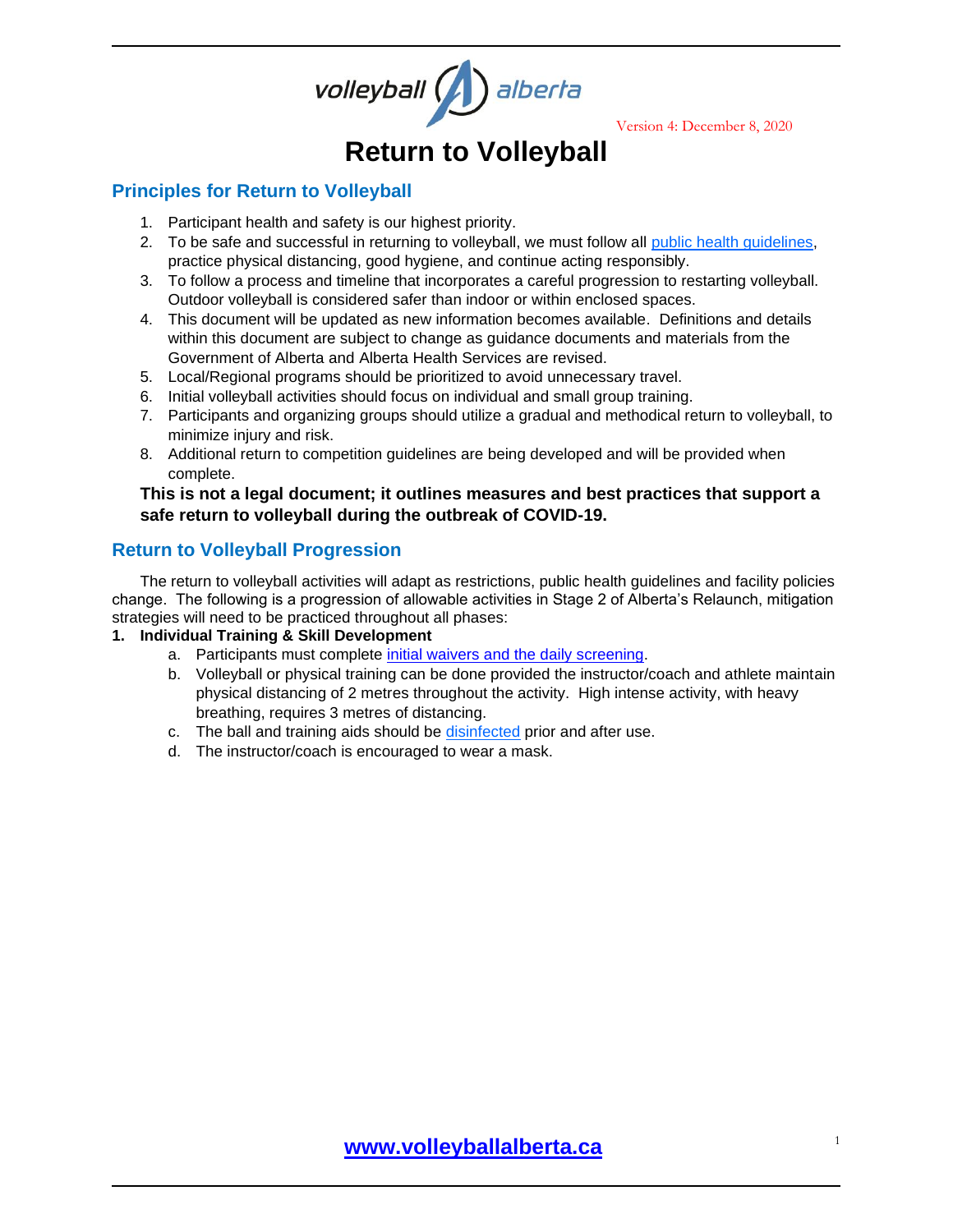# volleyball ( alberta

Version 4: December 8, 2020

#### **2. Small Group Training and Skills Camps with Physical Distancing**

- a. Participants must complete initial waivers [and the daily screening.](https://www.volleyballalberta.ca/node/866)
- b. Participants who become symptomatic during a session are required to be isolated from others and must return home immediately.
- c. Volleyball or physical training can be done provided the coach, instructor, athletes, and any other participants maintain physical distancing of 2 metres throughout the activity. High intense activity, with heavy breathing, requires 3 metres of distancing. The established gathering restrictions for Stage 2 must be followed (maximum persons: 50 indoor & 100 outdoor).
- d. Balls should be [disinfected](https://www.canada.ca/en/health-canada/services/drugs-health-products/disinfectants/covid-19/list.html) or replaced at frequent intervals, and at minimum should be done prior, once during and after each volleyball session.
- e. Contact Attendance Logs should be collected for all participants in each session by the organizer, to support public health contact tracing efforts if a participant tests positive for COVID-19. Providing information is voluntary for participants, and the organization must obtain an individual's consent and notify them about the purpose and legal authority for the collection. Information will only be requested by Alberta Health Services if a potential exposure occurs onsite. The organization must make reasonable security arrangements to protect personal information, and the Attendance Logs should be retained for 3 months and destroyed after that period in accordance with the Personal Information & Protection Act.
- f. [Spectator Guidelines](#page-4-0)

Removal of physical distancing guidelines puts all participants at a higher level of risk. Organizations may also be exposed to increased levels of liability. Organizers must clearly communicate to their participants the restrictions and regulations of being involved in a Cohort Group.

#### **3. Small Group Training and Skills Camps Without Physical Distancing [\(Cohort Group\)](#page-2-0)**

- a. Participants must complete initial waivers [and the daily screening.](https://www.volleyballalberta.ca/node/866)
- b. Participants who become symptomatic during a session are required to be isolated from others and must return home immediately.
- c. Balls should be [disinfected](https://www.canada.ca/en/health-canada/services/drugs-health-products/disinfectants/covid-19/list.html) or replaced at frequent intervals, and at minimum should be done prior, once during and after each volleyball session.
- d. Small Group Training and skills camps without physical distancing restrictions, must proceed as a [Cohort Group](#page-2-0) in Stage 2 of Alberta's Relaunch.
- e. Contact Attendance Logs should be collected for all participants in each session by the organizer, to support public health contact tracing efforts if a participant tests positive for COVID-19. Providing information is voluntary for participants, and the organization must obtain an individual's consent and notify them about the purpose and legal authority for the collection. Information will only be requested by Alberta Health Services if a potential exposure occurs onsite. The organization must make reasonable security arrangements to protect personal information, and the Attendance Logs should be retained for 3 months and destroyed after that period in accordance with the Personal Information & Protection Act.
- f. Alternate game-play formats (i.e. 2 vs. 2 or 4 vs. 4) should be considered in addition to other rule adaptations (i.e. attacking from behind the 3 metre line, or no blocking) to limit close contact between participants.
- g. Physical Distancing should be practiced during breaks, prior to starting, at the completion of the session, and whenever possible.
- h. [Spectator Guidelines.](#page-4-0)

#### **4. Small Group Competitions & Mini Leagues [\(Cohort Group\)](#page-2-0)**

- a. Participants must complete initial waivers and [the daily screening.](https://www.volleyballalberta.ca/node/866)
- b. Participants who become symptomatic during a session are required to be isolated from others and must return home immediately.

# **[www.volleyballalberta.ca](http://www.volleyballalberta.ca/)** <sup>2</sup>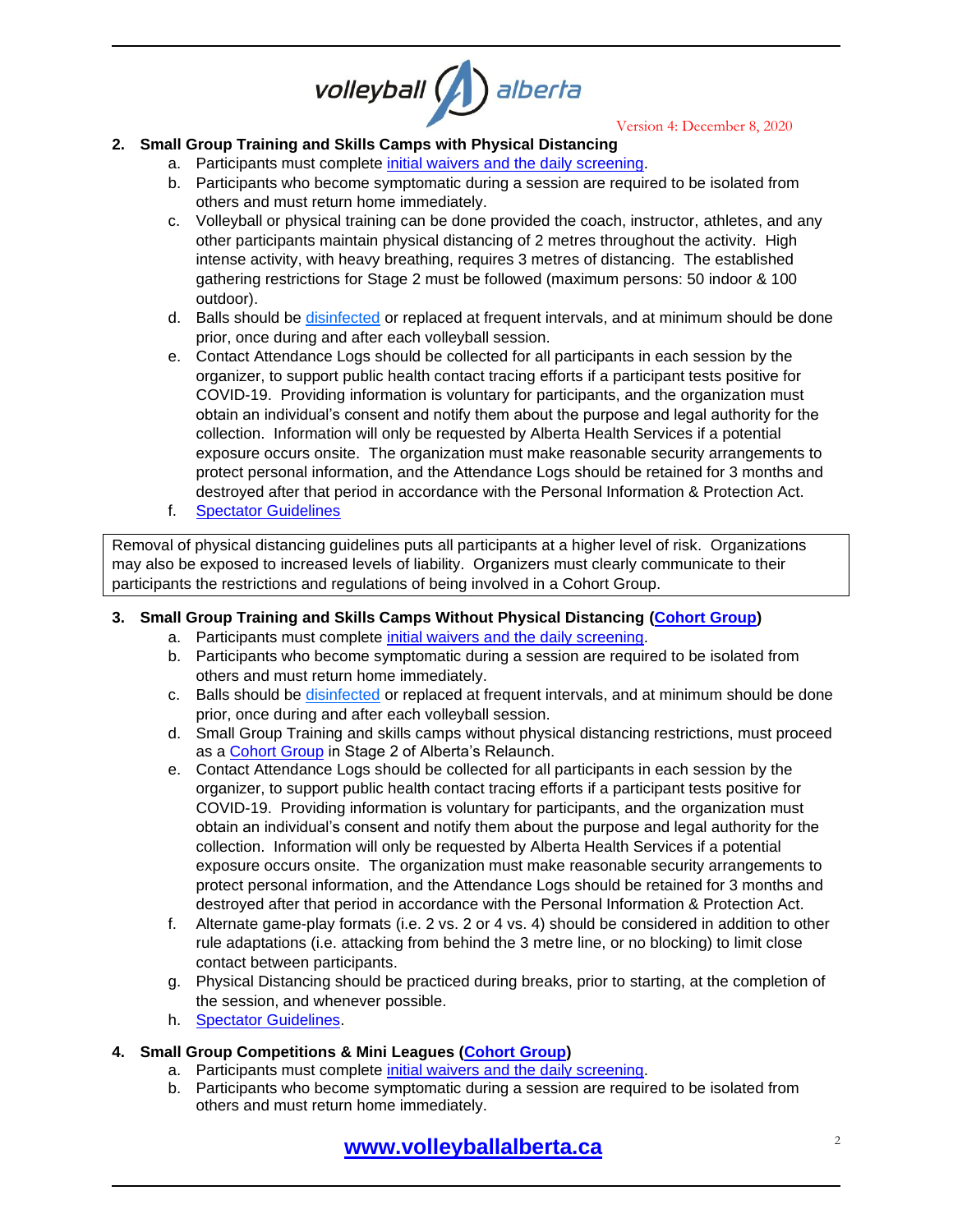# 

Version 4: December 8, 2020

- c. Balls should be [disinfected](ttps://www.canada.ca/en/health-canada/services/drugs-health-products/disinfectants/covid-19/list.html) or replaced at frequent intervals, and at minimum should be done prior, once during and after each volleyball session.
- d. Mini Leagues & small group competitions, without physical distancing restrictions, must proceed as a [Cohort Group](#page-2-0) in Stage 2 of Alberta's Relaunch.
- e. Cohort Mini Leagues will allow teams to return to playing games and help mitigate the risk of widespread transmission by limiting the number of athletes that come in close contact.
- f. Where 2 metre physical distancing between individuals is maintained or the Mini League model is employed, travel for sport, physical and recreation activities is allowed. (Updated September 3).
- g. Teams in different Mini Leagues should not play each other.
- h. Contact Attendance Logs should be collected for all participants in each session by the organizer, to support public health contact tracing efforts if a participant tests positive for COVID-19. Providing information is voluntary for participants, and the organization must obtain an individual's consent and notify them about the purpose and legal authority for the collection. Information will only be requested by Alberta Health Services if a potential exposure occurs onsite. The organization must make reasonable security arrangements to protect personal information, and the Attendance Logs should be retained for 3 months and destroyed after that period in accordance with the Personal Information & Protection Act.
- i. Alternate game-play formats (i.e. 2 vs. 2 or 4 vs. 4) should be considered in addition to other rule adaptations (i.e. attacking from behind the 3 metre line, or no blocking) to limit close contact between participants.
- j. Physical Distancing should be practiced during breaks, prior to starting, at the completion of the session, and whenever possible.
- k. [Spectators Guidelines.](#page-4-0)

#### <span id="page-2-0"></span>**Cohort Groups**

- 1. Any volleyball activity (small group training or mini league) that does not promote and apply physical distancing of 2 metres between participants, will be considered a Sport Cohort Group.
- 2. Cohort Groups cannot exceed 50 people in Stage 2 of Alberta's Relaunch Strategy. This includes athletes, coaches, referees, and trainers who cannot always maintain two metres of distance from others. This number does not include parents and spectators.
- 3. Individuals should limit the number of sport cohorts/mini leagues they belong to. A meeting with Provincial Sport Organizations, the Government of Alberta and AHS was held on Friday, September 4. The direction provided was participants should limit to one sport cohort/mini league at a time as a best practice, and sport organizations should create strategies that limit sport cohorts to one. (Updated September 3).
- 4. Should they leave that Cohort, they must wait fourteen days (symptom free) before joining any other Cohort.
- 5. Cohort Groups must be managed by a staff person or organizer who is responsible for the maintenance of the Cohort and ensures that all the guidelines are followed.
- 6. Provided a coach always maintains physical distancing during a Cohort's activities, that coach may participate in other Cohort groups. Physical distancing requirements are not negated if a coach handles a shared ball.
- 7. Physical distancing should be maintained between all participants when "off the court", not directly involved in drills or game play (during breaks, in between matches and whenever possible).

#### **5. Large Group Competitions**

- a. Tournaments/events that compel a new cohort team to be formed for a short period (e.g., a weekend) are not permitted at this time. (Updated – September 3)
- b. TBA

## **Best Practices for Participants**

# **[www.volleyballalberta.ca](http://www.volleyballalberta.ca/)** <sup>3</sup>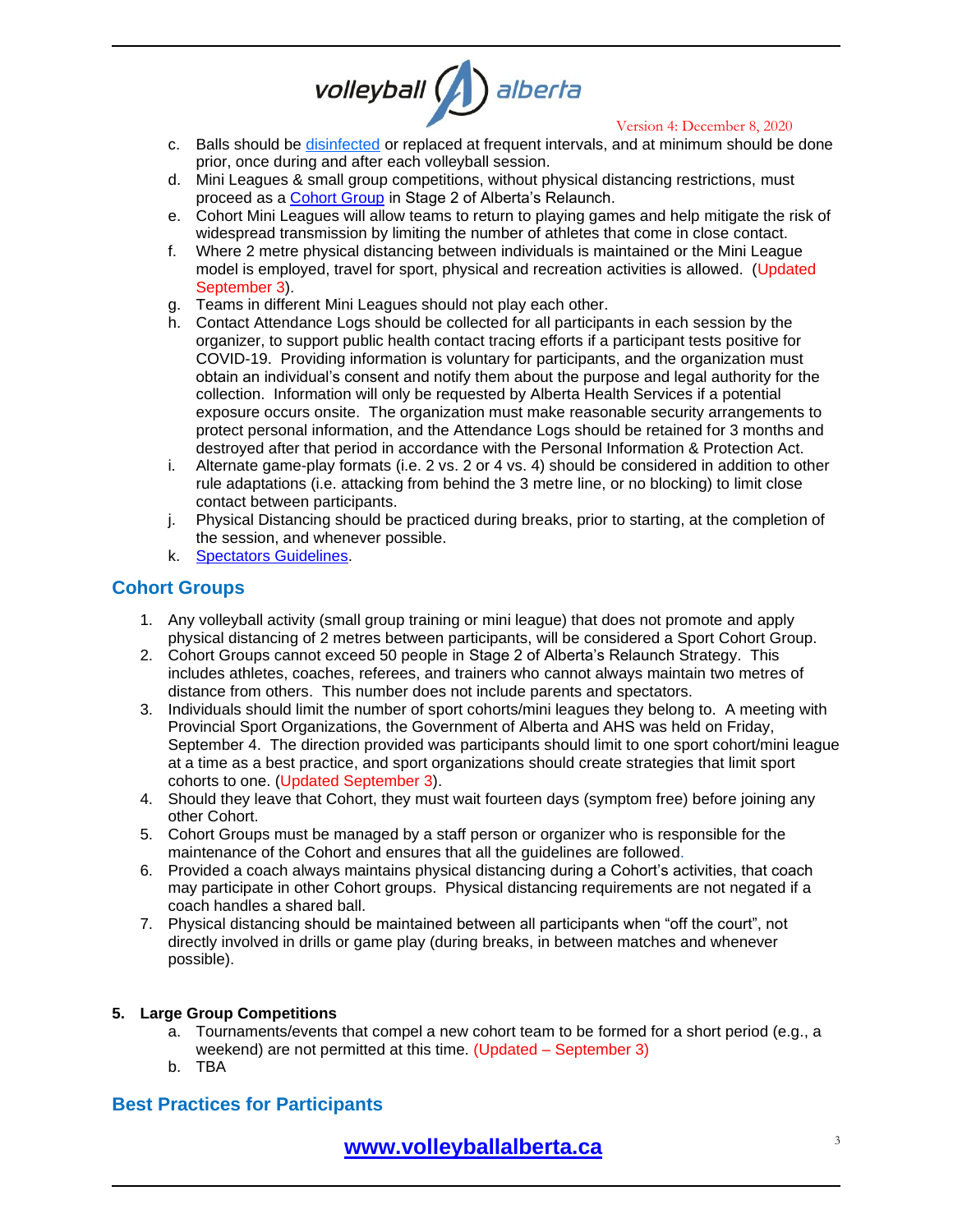# volleyball ( alberta

#### Version 4: December 8, 2020

- 1. Change and use the toilet at home prior to attending a volleyball session. Participants are encouraged to strictly follow all Public Health hygiene rules and general recommendations.
- 2. Wash or sanitize hands before, during and after each volleyball session.
- 3. Avoid touching their faces, and cough or sneeze into their elbow.
- 4. Long hair is tied back to discourage participants touching their faces.
- 5. Each participant should bring and label their own water bottles, towels, and hand sanitizer.
- 6. Do not share your equipment or personal items with other participants.
- 7. Avoid using change rooms, washrooms, meeting rooms, and water fountains.
- 8. Avoid cheering/singing, these activities have a higher risk because infected people can transmit the virus through their saliva or respiratory droplets.
- 9. Unnecessary contact between participants, handshakes, high-fives, hugs, etc. should be discouraged, and whenever possible all participants should maintain physical distancing of 2 metres.
- 10. Volleyball Alberta participants must wear masks at all times, while they are indoors, including but not limited to arrival, training, game play, and departure. [Policy](https://www.volleyballalberta.ca/node/886) (Updated December 3)
- 11. Electronic whistles should be used over traditional whistles.
- 12. Individuals over 65 years of age or with underlying health conditions are deemed to be higher risk. These people should not attend volleyball activities until they have medical clearance and approval to participate. Those who live with high-risk individuals should also seek medical consultation prior to their participation.

## **Teams & Organizing Group Guidelines**

- 1. Volleyball Alberta participants must wear masks at all times, while they are indoors, including but not limited to arrival, training, game play, and departure. [Policy](https://www.volleyballalberta.ca/node/886) (Updated December 3)
- 2. Participants must complete [initial waivers and the daily screening](https://www.volleyballalberta.ca/node/866) prior to attending any volleyball activity.
- 3. All [public health guidelines](https://www.alberta.ca/coronavirus-info-for-albertans.aspx) and facility rules must be followed in addition to physical distancing, good hygiene, and acting responsibly.
- 4. Outdoor volleyball is considered safer than indoor and should be encouraged when feasible.
- 5. Use on-line registration and check-in procedures when possible.
- 6. Encourage drop off and pick times to be staggered, and for team members not to congregate or socialize before or after training.
- 7. Transition time between teams & groups to move in and out should be scheduled.
- 8. Separate training groups in multi-court facilities with court buffers and add additional space in between beach or grass courts.
- 9. Inform participants of general hygiene, safety precautions, and ensure these guidelines are followed throughout the activity.
- 10. Use [disinfectant](https://www.canada.ca/en/health-canada/services/drugs-health-products/disinfectants/covid-19/list.html) on balls at frequent intervals, particularly between different user groups.
- 11. Limit the number of volleyballs used and keep them designated for specific groups when possible.
- 12. Breaks for hand washing or sanitizing at intervals throughout the activity should be scheduled.
- 13. Modify drills and activities to limit/reduce infringement of physical distancing.
- 14. Do not mix balls with other courts or groups. If a ball enters your court, use your foot to kick it back.
- 15. Food, drinks, or snacks should not be provided or shared.
- 16. Ensure first aid policies and protocols are updated to include COVID-19 considerations.
- 17. A clear procedure should be established for managing any participant that develops symptoms of COVID-19 during a volleyball activity. This should include an isolation area, notification processes, and education of staff on the procedure.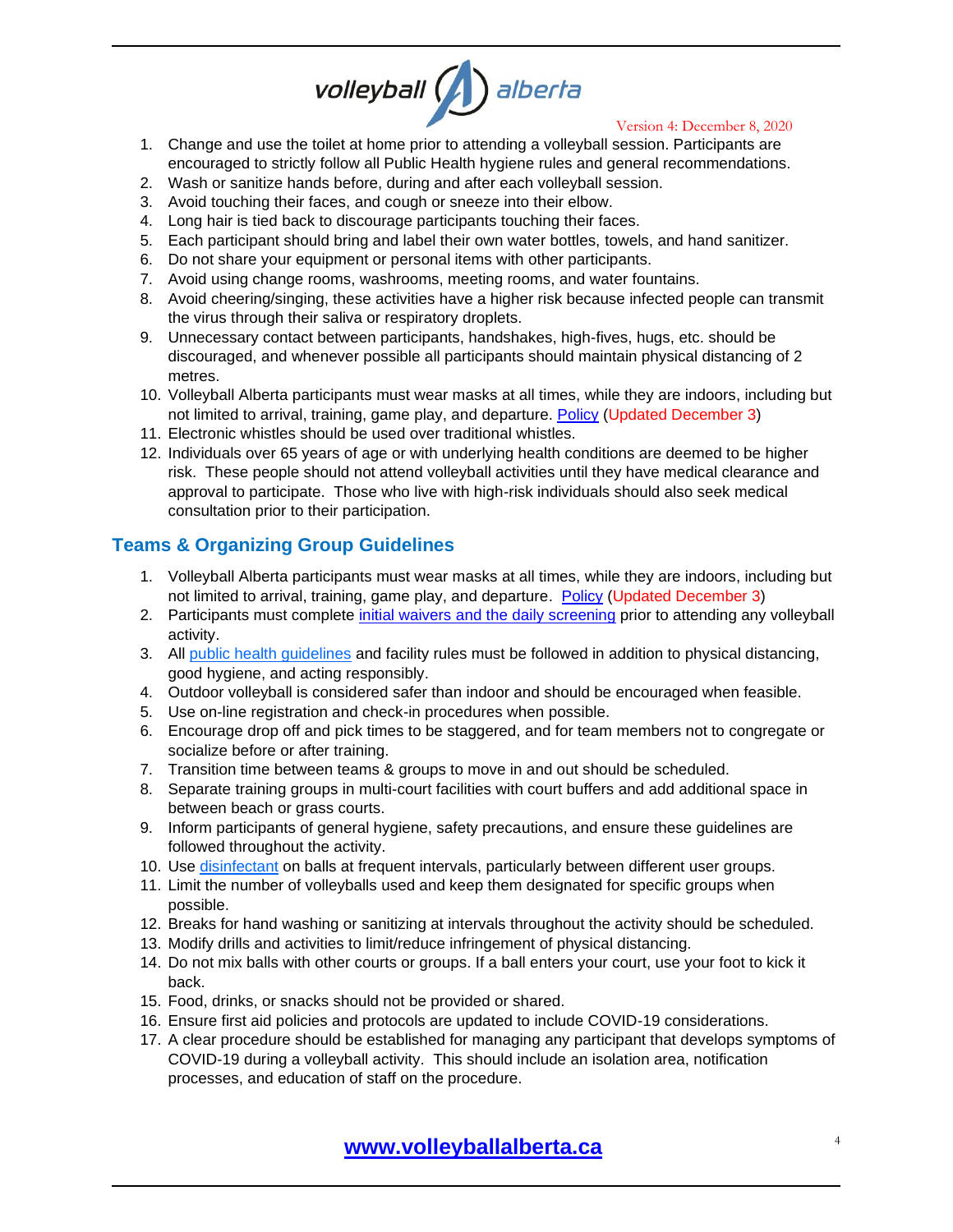

Version 4: December 8, 2020

## <span id="page-4-0"></span>**Spectator Guidelines**

- 1. Parent and spectator attendance should be minimized or discouraged, and physical distancing should be maintained.
- 2. Spectators should not be near the playing area, and away from all athlete spaces.
- 3. The maximum number of spectators is determined by the facility and how many people the space can hold while maintaining 2 metres of distance between spectators, up to a maximum of 100 spectators.
- 4. Unless from the same household or family cohort, spectators must maintain 2 metres of physical distancing.
- 5. It is strongly recommended that all spectators wear masks, particularly for indoor volleyball activities. Cheering and yelling is strongly discouraged as it presents a high risk of spreading respiratory droplets.

#### **Insurance**

- 1. It is important to note that most insurance policies, including that provided through Volleyball Alberta, exclude coverage related to communicable diseases or pandemics, including Directors and Officers Insurance. Therefore, return to volleyball documents should include acknowledgement of the inherent risk to the resumption of sport during a pandemic and clear strategies to mitigate these risks.
- 2. Ensure that participants are fully informed and consent to risks associated with participating in volleyball activities.

## **Facility Guidelines**

- 1. Check the guidelines and procedures of a facility prior to arriving, below are some considerations to expect.
- 2. Separate doors to enter and exit the facility.
- 3. Directional signage and markings for participants to follow proper walkways to the courts.
- 4. The flow of participants may be considered so that there are no congregation points.
- 5. Common contact surfaces and volleyball equipment should be cleaned and [disinfected](https://www.canada.ca/en/health-canada/services/drugs-health-products/disinfectants/covid-19/list.html) regularly and between users.
- 6. Transition time for groups to move in and out should be scheduled.
- 7. Remove non-essential equipment (benches, chairs, tables, boxes) and limit the amount of shared equipment available.
- 8. Hand sanitizer or wash stations should be widely available for all participants.